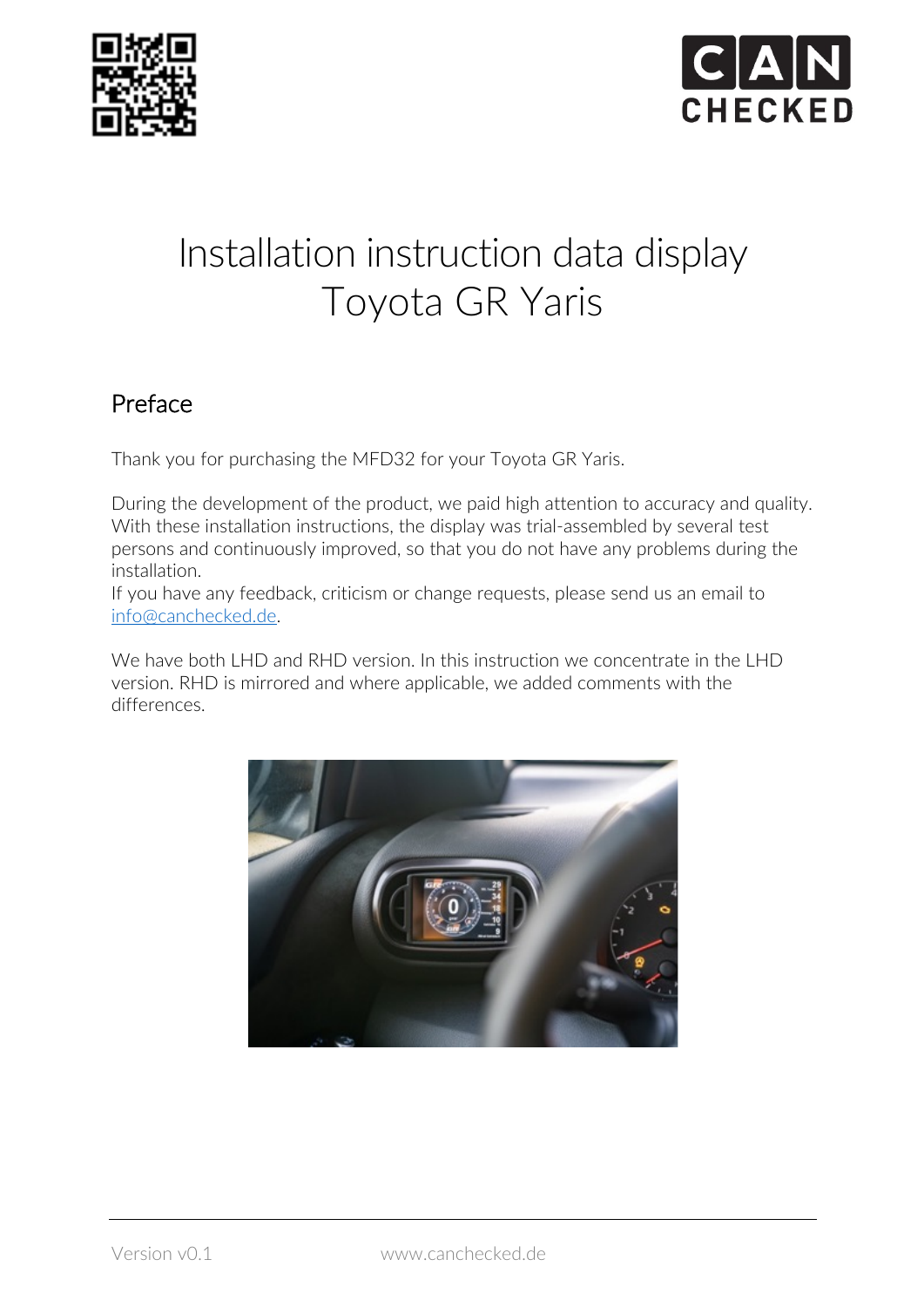

# General information

The display unit is a very sensitive device. One should act with extreme caution and avoid any pressure on the housing or the display itself.

CANchecked assumes no liability for this conversion or for damage during the conversion or operation. The instructions were created to the best of our knowledge and belief.

The conversion time is approx. 1.5 hours for an experienced car enthusiast.

#### Needed tools

- Assembly tool (orange in the picture separately available)
- Pull-through aid (wire)
- 10mm screwing tool or ratchet with 10mm socket
- Torx20 nut for ratchet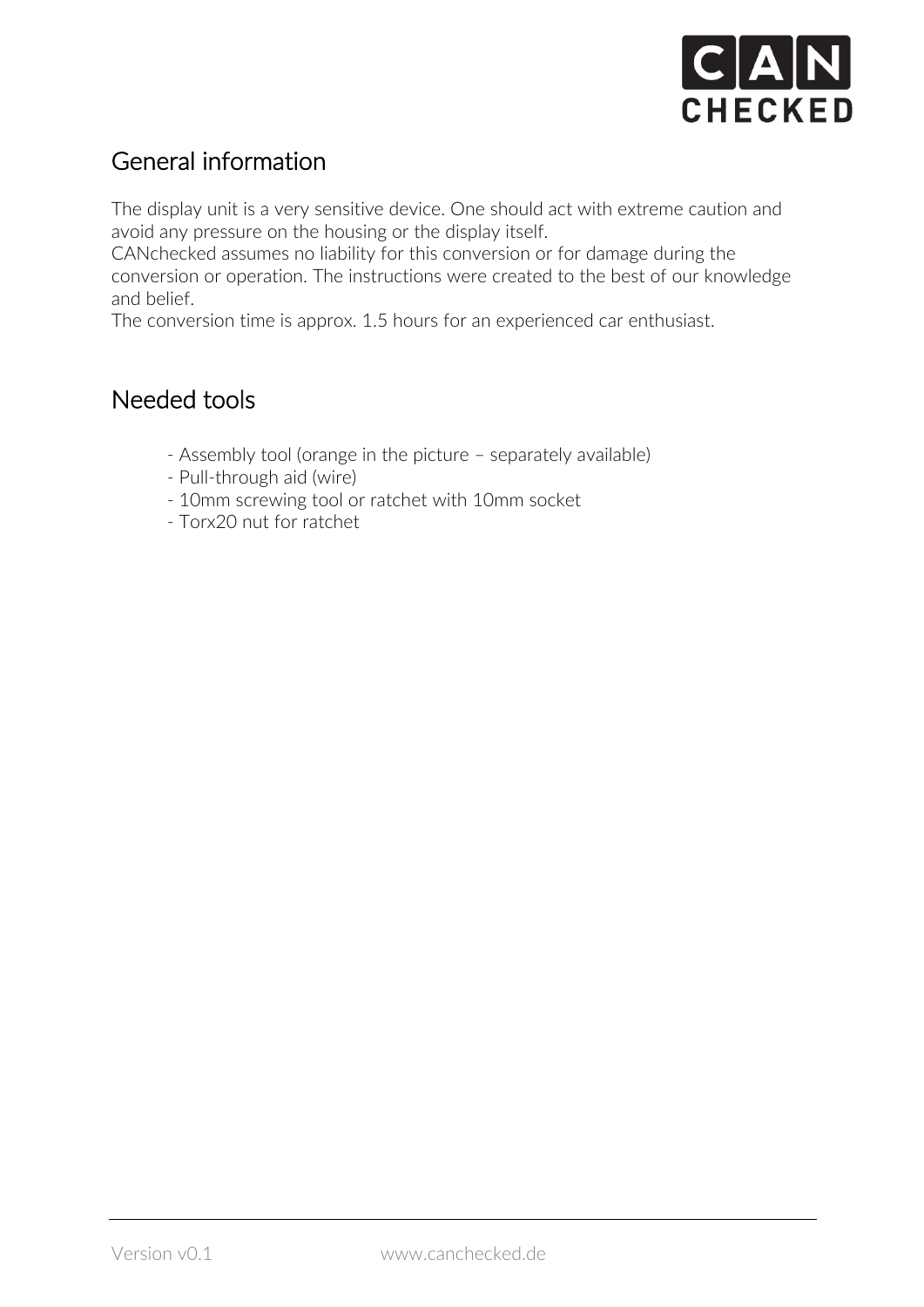

# 1) Remove the air vent

Open the driver side door and remove the side cover of the dashboard, so you can see the air duct from the side.

Now use the assembly tool to carefully pry off the air vent.





You can pull the whole vent from its place and put in on a table for further disassembling.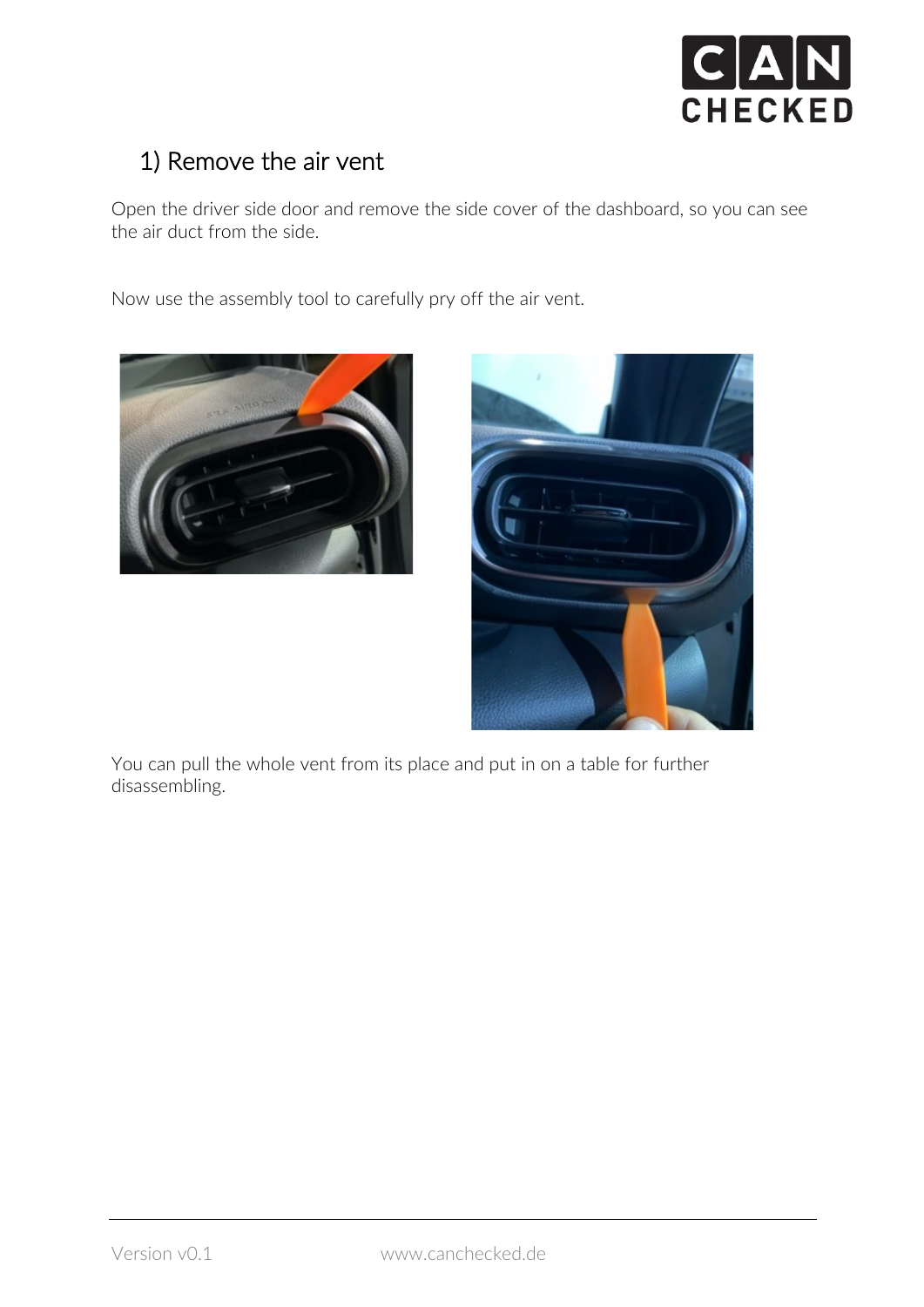

#### 2) Cable installation

Remove the two screws for the lower cover of your driver side legroom





Fold the cover down and find the OBD port as well as the hole right next to it. This is where we route the cable through.



Pull the connection cable with its two connectors up to the open hole of the airvent

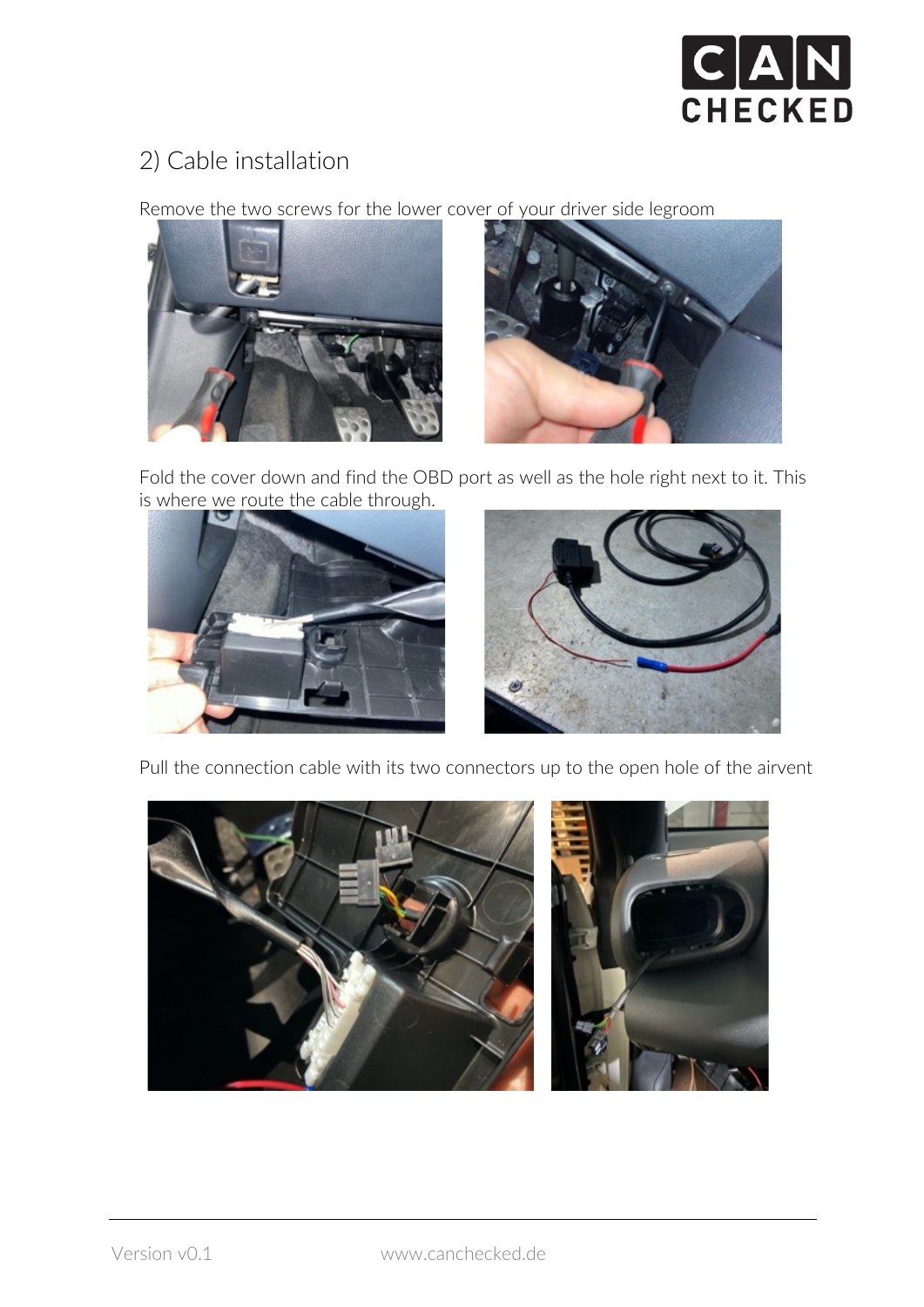

#### 3) Installation of the fuse adapter

On the OBD plug you can find a red cable for your switched 12V feed. Please pull the red cable also through the same hole as the two plugs before.

Remove the insulation for about 1cm from the end of the red cable and crimp the included fuse adapter with a plier.

Remove the cover of the fuse box (on RHD cars the fuse box is on the passenger side)



Find the Fuse "USB No.1" and remove it. Install the fuse adapter right in that place. The cover of the fuse box does not fit anymore. Please leave it in the car in case you need it in the future.

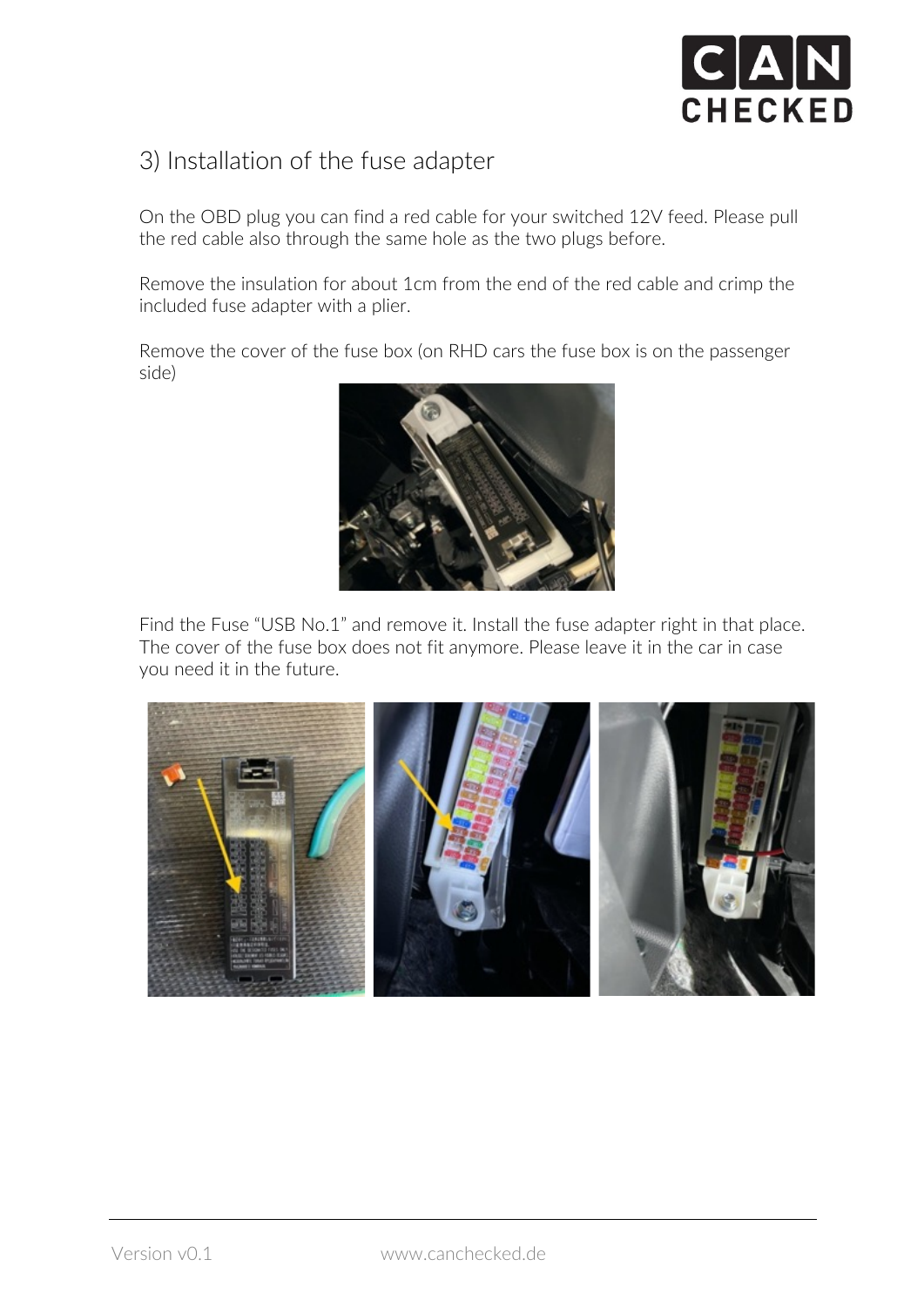

The fuses should be already installed. If not please refer to this picture:



# 4) Remove the air vent cover

The coloured front cover is holden by several tabs. Gently lift them to remove the cover from the air duct.



The cover fits the CANchecked unit exactly the same way. Slide the cover over the display unit and make the tabs click into their place.

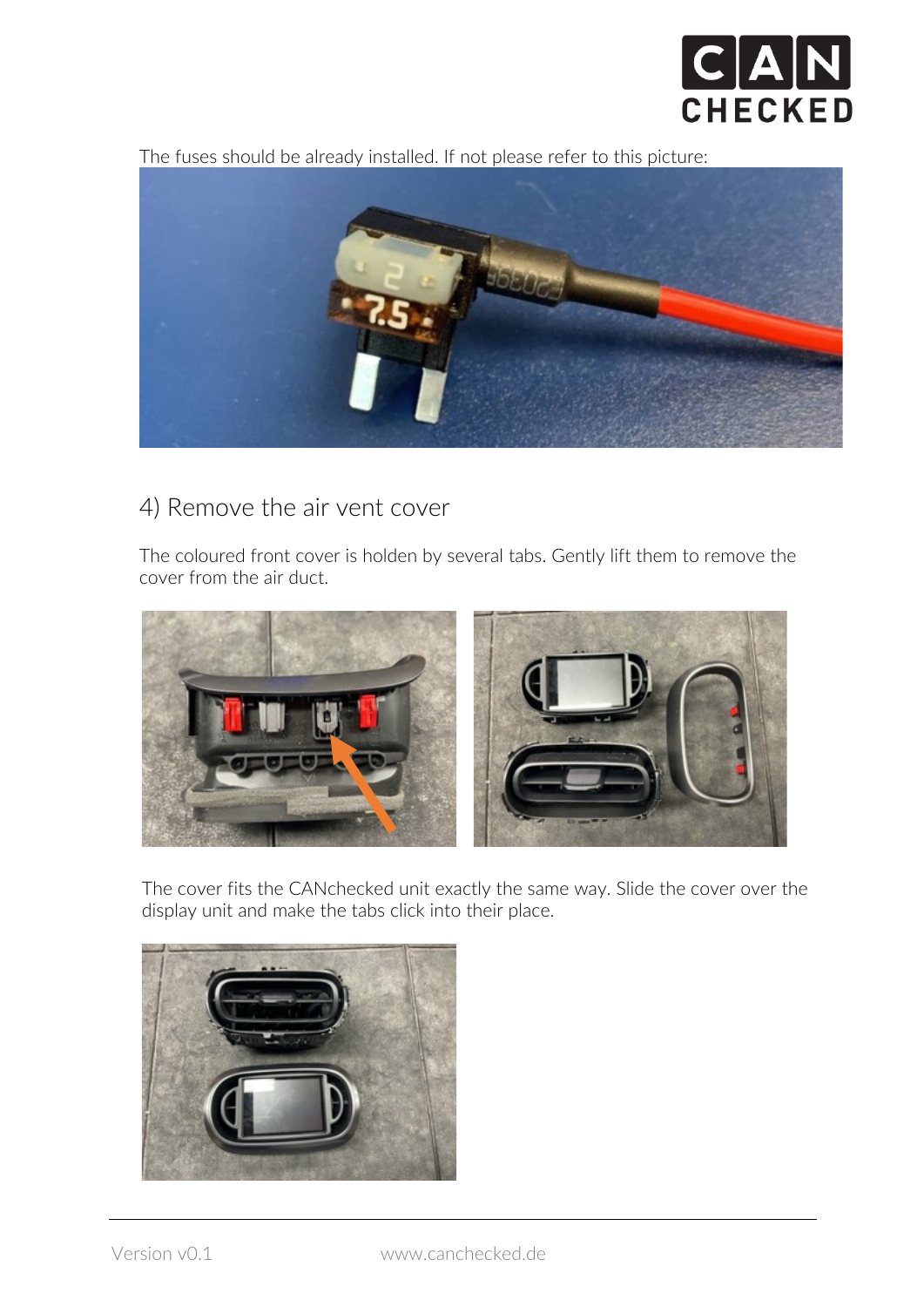

# 5) Plug in the display

Plug in the two plugs (orange arrows) on the back of the display as well as the USB cable (green arrow) on the side of the display (for future updates or to setup with our DSS – Display Setup Software). Route the cables in direction of the USB port.



Remove the black screw from the back of the housing (blue arrow). Click in the air duct adapter and fix it with the black screw.

Turn on ignition to see if the display lights up and if you can see values other than zero on the display. If needed, select the GR Yaris TRX file on the first display startup and tap on "load".

When everything works, leave the USB cable connected and hide it behind the side cover. Slide the display unit back until you hear a click and it sits firm.